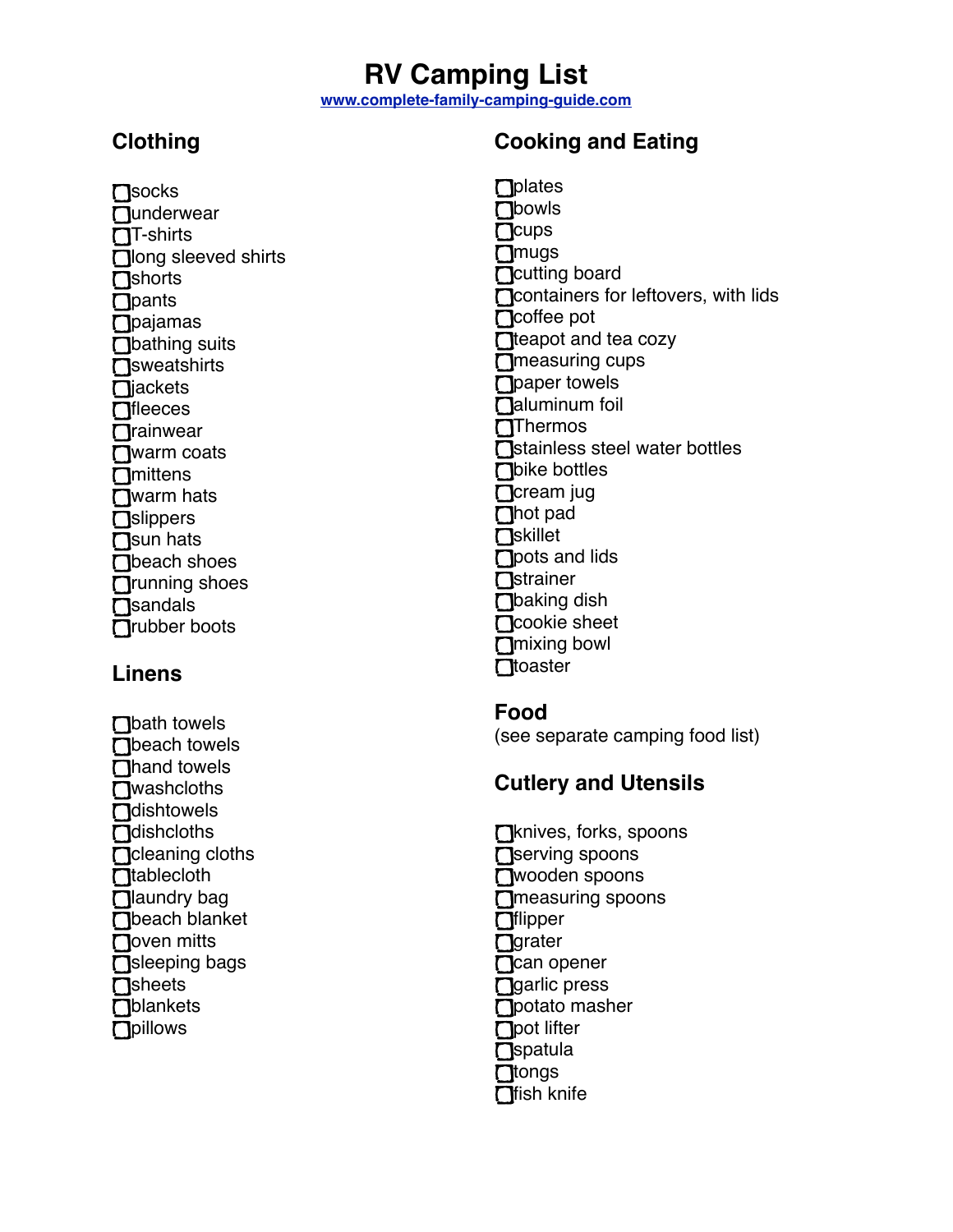# **RV Camping List**

**[www.complete-family-camping-guide.com](http://www.complete-family-camping-guide.com)**

**n**bread knife **n** paring knives  $\bigcap$ steak knives  $\prod$ large knives **n**tablecloth weights  $\Box$ ice cube tray

### **Cleaning**

 $\Box$ basins **D**dish soap **n**Scrubbies **D**dishpan □garbage bags broom **D**dustpan **n**cleaning products

## **Hygiene and First Aid**

**□**toilet paper  $\prod$ soap **D**laundry soap **ninsect repellent n**sunscreen **Daloe** gel  $\prod$ lip balm  $\prod$ first aid kit  $\Box$ tissues **T**shampoo Thand cream **n**toothpaste, toothbrushes hairbrushes, combs

# **Tools and Handy Stuff**

matches, lighters, lighter fluid  $\Box$ flashlights **T[headlamps](http://www.complete-family-camping-guide.com/best-headlamp.html) T** pens and pencils **D**pencil sharpener **n**scissors

 $\prod$ tape **n**pliers **n**Screwdriver Ticamera and batteries **C**charger for camera **Demergency whistle T**Ziploc bags  $\prod$ twist ties Sewing kit **n**Camping knife Tcandle lanterns and candles **Thear spray □**axe **n**hatchet  $\Box$ rope Doutdoor carpet **□**wasp traps **D**duct tape

## **Recreation and Leisure**

**n**books  $\Box$ games **n**toys  $\Box$ arts and crafts supplies □ pad of paper **D**bikes **Thike tools Thike locks D**bike pump **Thike helmets D**outdoor toys **Thalls**  $\bigcap$ box of chalk **nair mattresses, swim noodles**  $\Gamma$ PFDs **T** pump for inflatables **nails**, shovels, trucks Thammock and straps for hanging  $\Gamma$ outdoor chairs  $\Box$ day pack